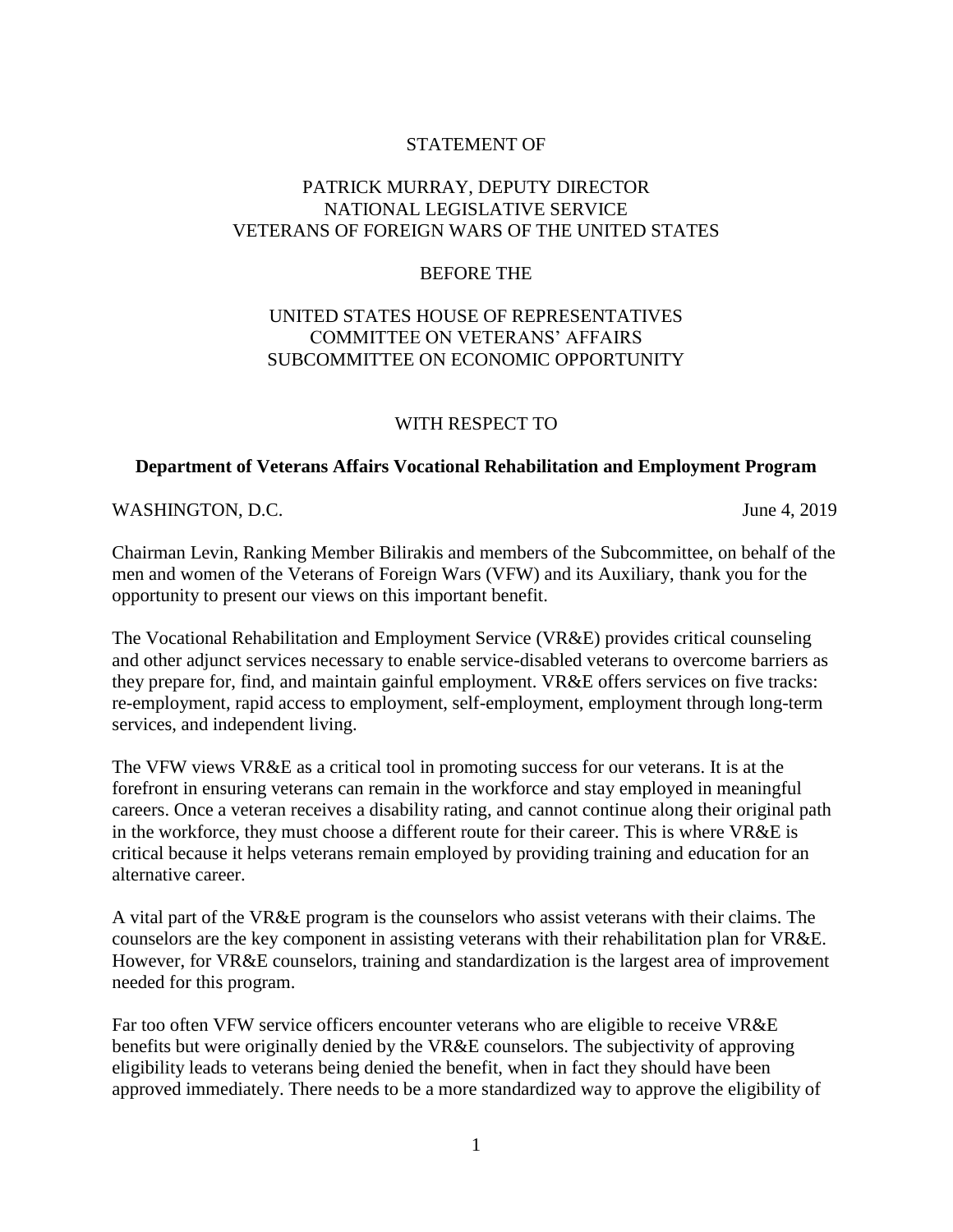veterans, and further training of counselors, so recipients do not have to fight for a benefit they deserve.

Additionally, while the counselors should guide their clients towards making sound financial decisions with their VR&E benefit, we do not feel the counselors should deny claims based entirely on if there are cheaper alternatives. The counselors should work with their clients to prevent waste and abuse of the benefit, but veterans should be allowed to have some agency in where they receive their training. VR&E is not a blank check, but counselors should factor in the entirety of the training received and not simply the overall cost. The VFW was recently informed of a veteran facing difficulty with VR&E claims processing. The counselor is pressuring the student to attend a public non-profit university because it is cheaper than the private non-profit university the veteran would like to attend. Approving or denying claims based on cost does not serve the best interest of veterans who use the VR&E program.

VA budget documents state that the VR&E program will meet and sustain the congressionally mandated goal of 1:125 counselor-to client ratio. However, the latest data in the VA budget document also shows that from 2016 to 2018, the number of VR&E participants fell from 173,606 to 164,355 –– more than a five percent decrease. During that same period, VR&E's caseload also dropped from 137,097 to 125,513 –– an 8.4 percent decline. It would appear that VR&E is able to meet the 1:125 goal by serving fewer veterans. We understand that there have been major changes and upgrades to the entire program, which would enable veterans who were unable to use or were unaware of their VR&E benefits. VA must consider whether more staff is needed to meet such increased demand.

The VFW supports adding more VR&E counselors on military installations, and also on college campuses. The Veteran Success on Campus (VSOC) program is an incredibly valuable resource for those utilizing the VR&E benefit at colleges. Currently, there are VR&E counselors on 71 military installations and 104 VSOC representatives on campuses. Given how positive the feedback is from both universities and students, the VFW urges Congress and VA to expand this program to as many locations as possible.

While VR&E is an employment program, it is commonly used for training on college campuses. The processing of VR&E claims to universities is where we hear about a lot of VR&E problems. The processing of chapter 31 claims takes months to go through the system leaving some universities without payment for multiple semesters. In some cases, students are not allowed further enrollment until payments are made, and in others, students are being counseled to voluntarily not enroll until the delayed payments are made. The delays in processing VR&E payments are negatively affecting users of this program. This problem must to be rectified immediately.

Another obstacle in utilizing the VR&E program is the 12-year delimitating date for eligibility. Counselor have the ability to waive that requirement, so it is not as much a barrier for acceptance, as it is a barrier for veterans seeking to apply. A common complaint we hear from our members when we recommend VR&E is that do not think they are eligible because they are past the 12-year window. We urge Congress to pass H.R. 444, which would eliminate the 12 year delimitating date for eligibility and provide veterans vocational rehabilitation for life.